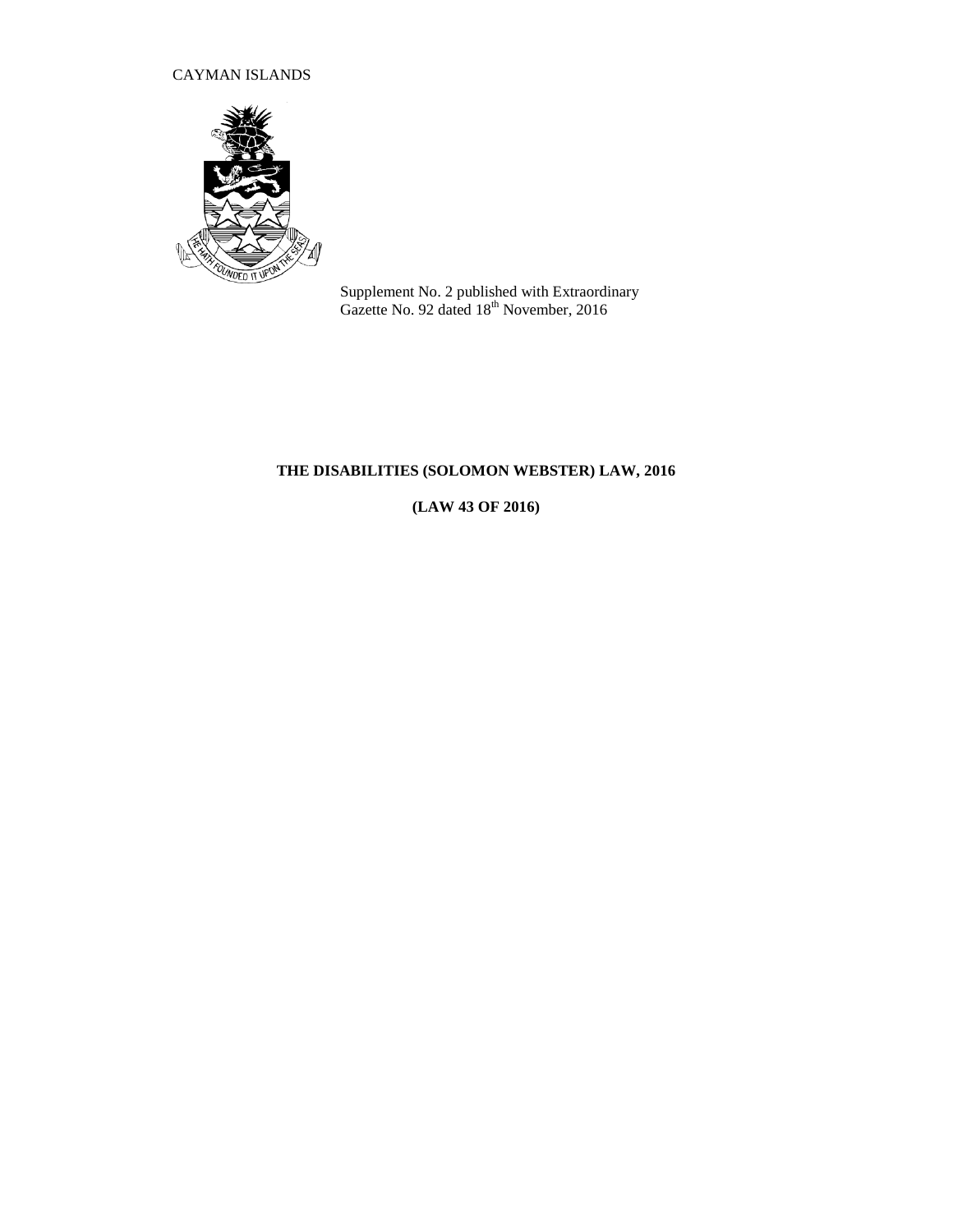### **THE DISABILITIES (SOLOMON WEBSTER) LAW, 2016**

### **ARRANGEMENT OF SECTIONS**

#### PART 1 - PRELIMINARY

- 1. Short title and commencement
- 2. Interpretation

# PART 2 - THE NATIONAL COUNCIL FOR PERSONS WITH DISABILITIES

- 3. The National Council for Persons with Disabilities
- 4. Functions of the Council
- 5. Chair and Deputy Chair
- 
- 6. Executive Secretary<br>7. Remuneration of me Remuneration of members
- 8. Immunity
- 9. Indemnity

### PART 3 - THE DISABILITIES REGISTER

- 10. Disabilities Register
- 11. Registration or de-registration of a person with a disability

# PART 4 - ACCESS TO RIGHTS

- 12. Access to privileges, interests, benefits and treatment
- 13. Personal liberty
- 14. Right to privacy
- 15. Access to justice
- 16. Political office
- 17. Public life

# PART 5 - MISCELLANEOUS PROVISIONS

- 18. Obstruction of authorized persons
- 19. Regulations
- 20. Law binding on Crown

Schedule - The National Council for Persons with Disabilities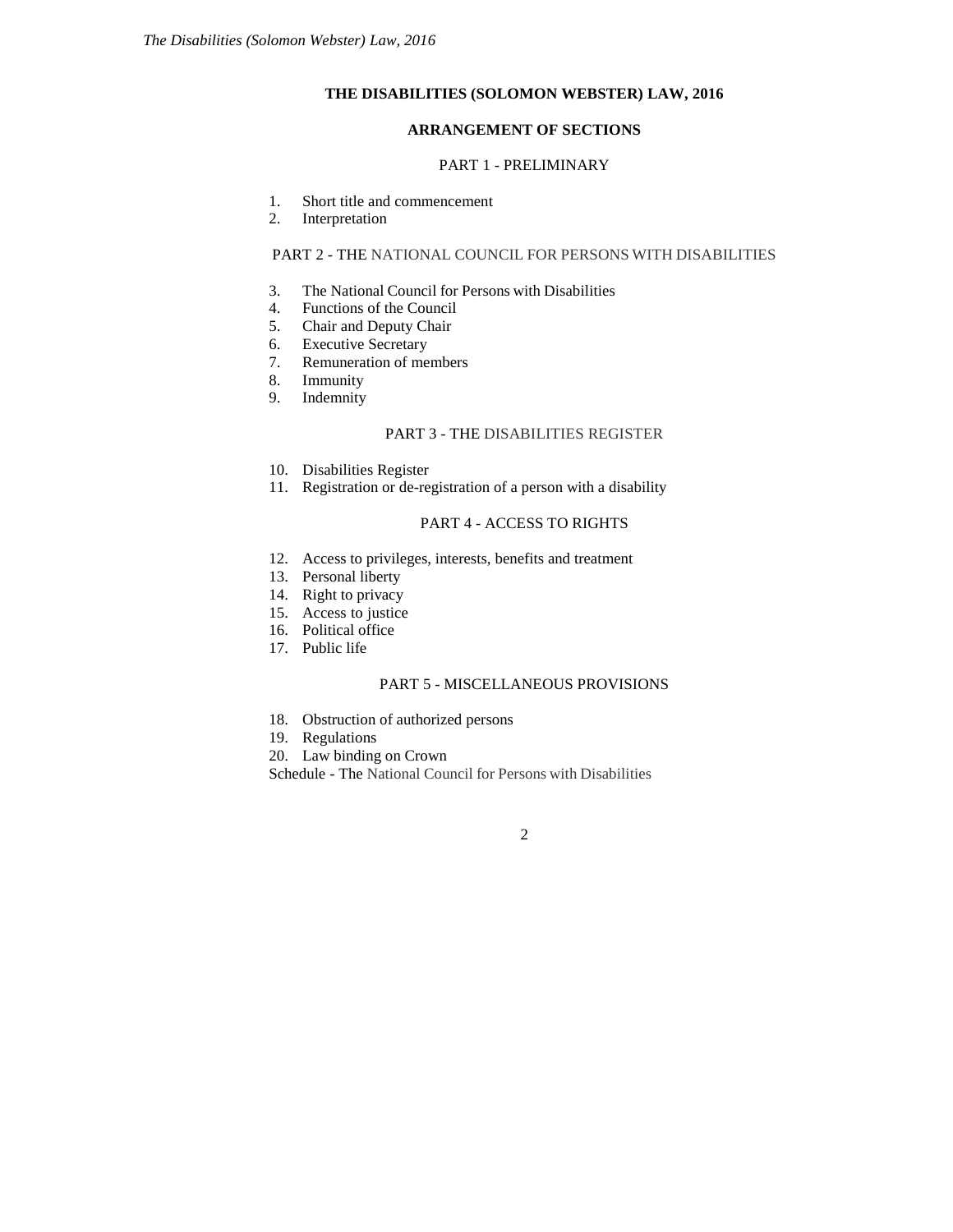# CAYMAN ISLANDS

Law 43 of 2016.

I Assent

Helen Kilpatrick

Governor.

16<sup>th</sup> November, 2016

# **A LAW TO PROMOTE, PROTECT AND ENSURE THE FULL ENJOYMENT OF HUMAN RIGHTS AND FUNDAMENTAL FREEDOMS, BY PERSONS WITH DISABILITIES, ON AN EQUAL BASIS WITH OTHER PERSONS; TO PROMOTE RESPECT FOR THE DIGNITY OF PERSONS WITH DISABILITIES; TO ESTABLISH THE NATIONAL COUNCIL FOR PERSONS WITH DISABILITIES; AND FOR INCIDENTAL AND CONNECTED PURPOSES**

ENACTED by the Legislature of the Cayman Islands.

#### PART 1 - PRELIMINARY

1. (1) This Law may be cited as the Disabilities (Solomon Webster) Law, 2016.

(2) This Law shall come into force on such date as may be appointed by Order made by the Cabinet and different dates may be appointed for different provisions of this Law and in relation to different matters.

2. (1) In this Law -

"access" includes -

3

Interpretation

Short title and commencement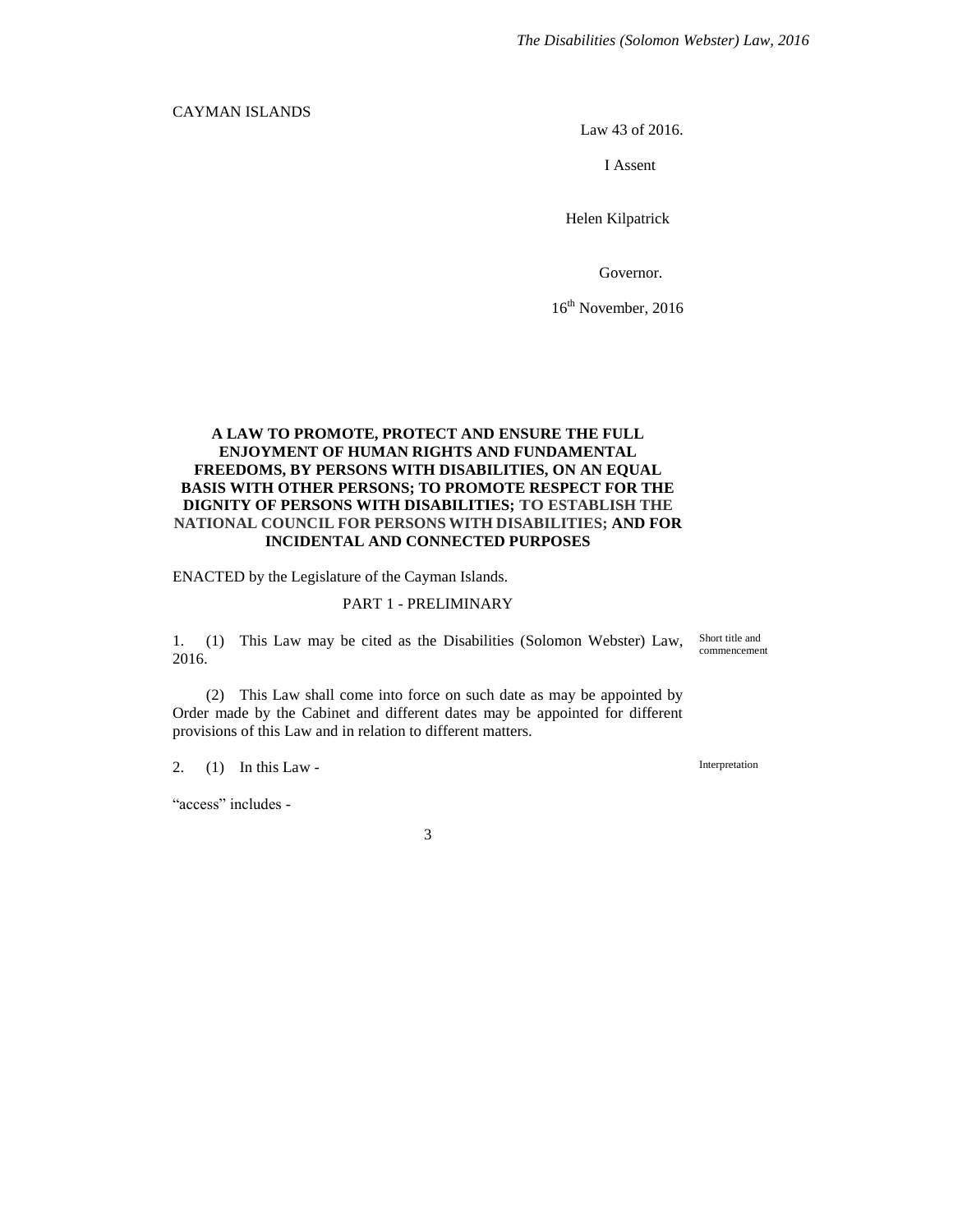- (a) in relation to premises, freedom to enter in, approach, communicate with, make use of, or manoeuvre within, any premises;
- (b) in relation to benefits, freedom to make use of any benefits for which a person may qualify; and
- (c) in relation to communication, the capacity to receive and make use of information,

and "accessible" shall be construed accordingly;

"assistive device" means any equipment or device that is designed, made or adapted to alleviate the effects of a disability;

"benefit" includes the provision of goods, services, facilities, opportunities, situations or advantages;

"built environment" includes buildings (interior and exterior), structures, roads, sidewalks, walkways and similar items;

"caregiver" means -

- (a) a parent;
- (b) a legal guardian; or
- (c) any other person,

responsible for caring for the health, financial, physical security or general wellbeing of a person with a disability;

"Council" means the National Council for Persons with Disabilities established by section 3;

"disability" means any short term or long term physical, mental, intellectual or sensory impairment which significantly hinders a person's full and effective participation in society, on an equal basis with other persons and shall be construed with reference to the classification or diagnostic system accepted by the Council;

"discrimination" means any distinction, exclusion or restriction, on the basis of disability, which -

> (a) has the purpose or effect of impairing or nullifying the recognition, enjoyment or exercise, on an equal basis with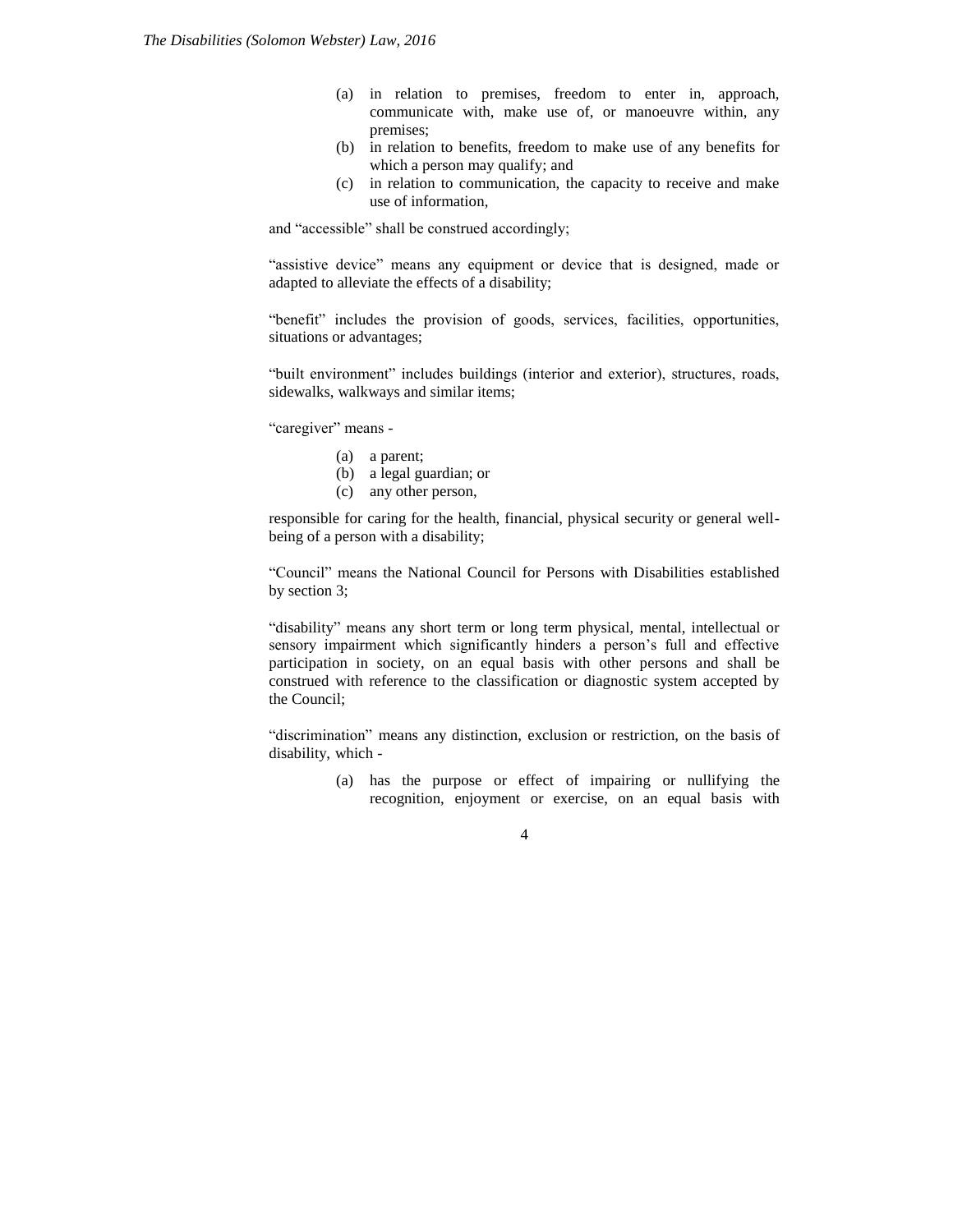others, of all rights and freedoms in the political, economic, social, cultural, civil, or any other field; and

(b) cannot be shown to be a proportionate means of achieving a legitimate aim;

"impairment" means any loss or abnormality of psychological or anatomical structure or function;

"member" means a member of the Council and includes the Chair and the Deputy Chair of the Council;

"person with a disability" means a person who has a short-term or long-term physical, mental, intellectual or sensory impairment which significantly hinders, or which may hinder, that person's full and effective participation in society, on an equal basis with other persons;

"public officer" has the meaning assigned to that expression in the Constitution set out in Schedule 2 to the Cayman Islands Constitution Order 2009;

S.I. 2009/1379

"reasonable accommodation" means the necessary and appropriate modification and adjustments not imposing a disproportionate or undue burden where needed in a particular case, to ensure to a person with a disability, the enjoyment or exercise, on an equal basis with persons who do not have disabilities, of privileges, interests, benefits and treatment, and the facilitation of such privileges, interests, benefits and treatment, by the provision of auxiliary aids and services, including -

- (a) assistive devices;
- (b) interpreters, technologies and effective methods of making aurally delivered and received materials available to a person with a disability;
- (c) readers, taped audio visually recorded texts or other effective methods of making visually delivered and received materials available to a person with a disability; and
- (d) physical modification to buildings and the built environment; and

"Register" means the register maintained pursuant to section 10.

(2) For the purposes of this Law, "disproportionate or undue burden" includes -

> (a) the nature of the benefit likely to accrue to, or the detriment likely to be suffered by, any person concerned;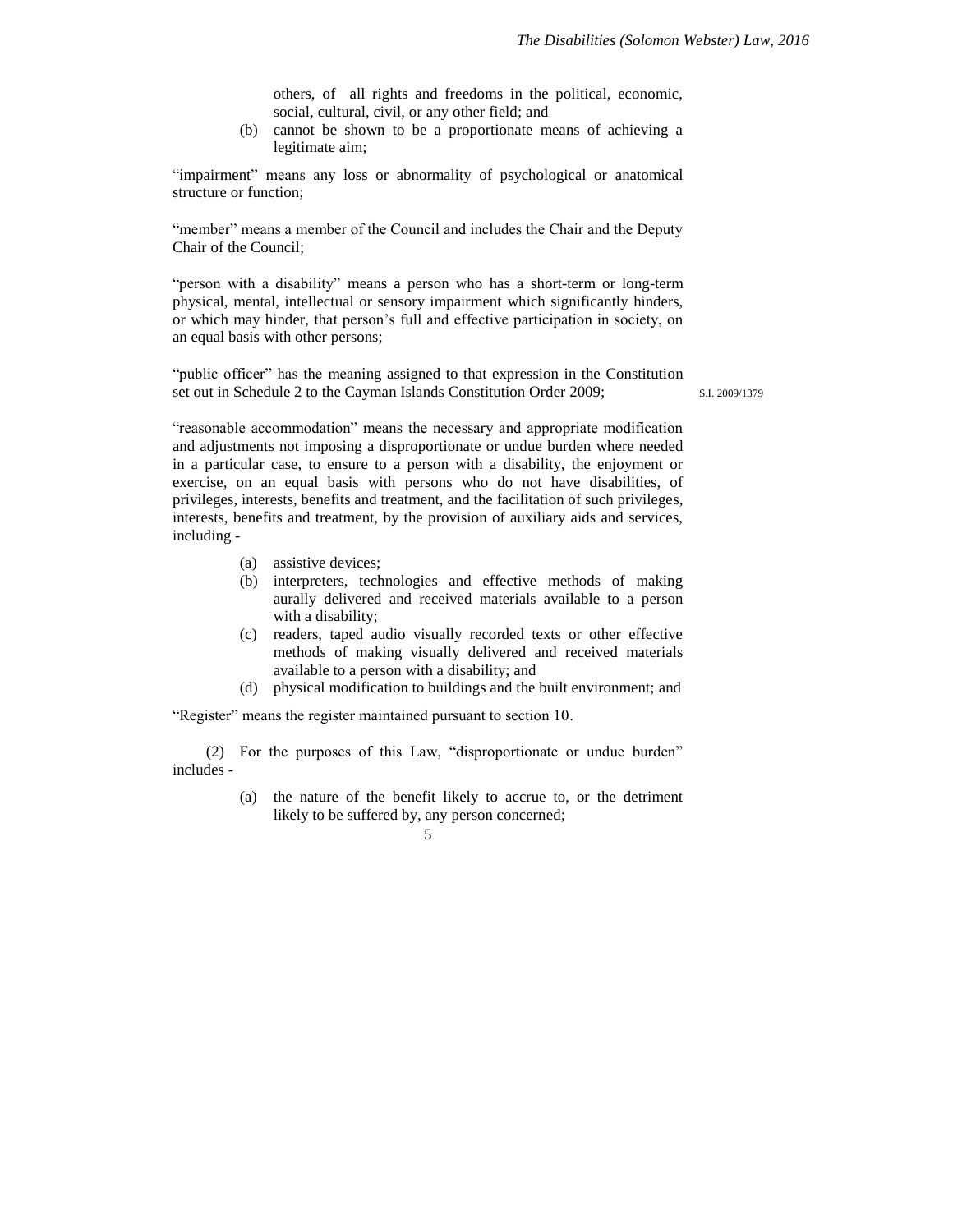- (b) the effect of the relevant disability on a person concerned;
- (c) the financial circumstances of the person concerned who is claiming a disproportionate or undue burden; or
- (d) the estimated amount of expenditure or other allocation of resources required by the person concerned who is claiming a disproportionate or undue burden and whether it is reasonably proportionate to the benefit likely to accrue.

# PART 2 - THE NATIONAL COUNCIL FOR PERSONS WITH DISABILITIES

3. (1) There is established a body to be called the National Council for Persons with Disabilities, having the functions, responsibilities, powers and duties conferred or imposed upon it by this and any other Law. The National Council for Persons with Disabilities

> (2) The Schedule has effect with respect to the constitution and procedure of the Council.

4. (1) The Council shall perform such functions as may be necessary for the purpose of - Functions of the Council

- (a) reinforcing and promoting recognition and acceptance within the Islands of the principle that a person with a disability, has the same fundamental rights as a person who does not have a disability;
- (b) promoting the dignity and autonomy of persons with disabilities, including their freedom of choice and independence;
- (c) ensuring full and effective participation in the Islands for persons with disabilities on an equal basis with persons who do not have disabilities; and
- (d) promoting respect for, and acceptance of, persons with disabilities.

(2) The Council shall in carrying out its functions adopt a consultative approach in relation to the community of persons with disabilities and other critical stakeholders.

Chair and Deputy Chair

5. (1) The Chair of the Council and the Deputy Chair of the Council shall be appointed by the Cabinet, from among the members of the Council who are not public officers.

- (2) The duties of the Chair include
	- (a) chairing meetings of the Council;

6

Schedule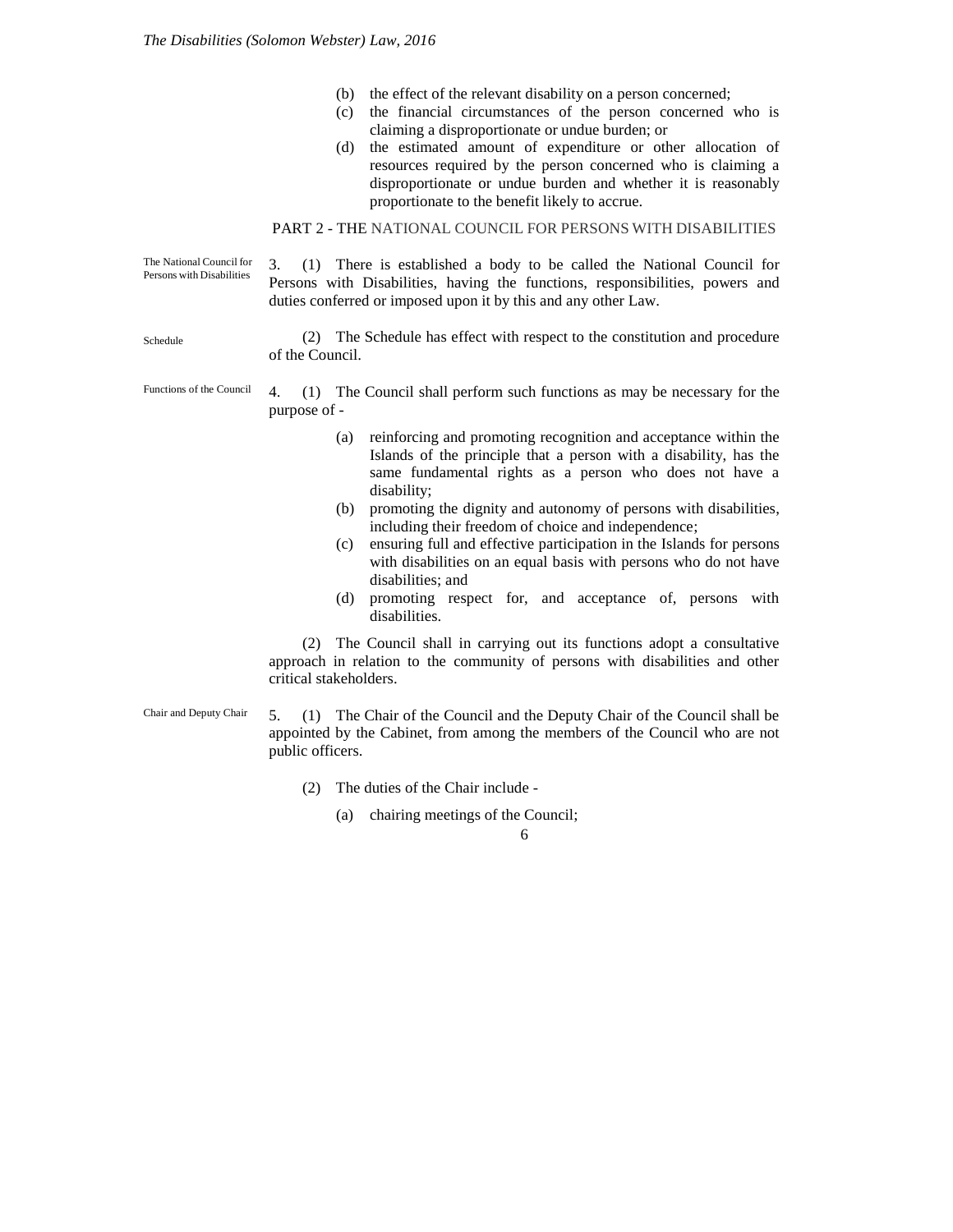- (b) instructing the Executive Secretary on behalf of the Council;
- (c) signing Minutes of meetings of the Council;
- (d) apprising the Council of matters raised by stakeholders;
- (e) making best efforts to guide the Council in accordance with relevant legislation and policy; and
- (f) participating in public relations or education campaigns on behalf of the Council.

(3) In the case of the absence or inability of the Chair to act, the Deputy Chair shall perform the duties of the Chair.

6. (1) The Cabinet shall appoint an individual who is a public officer to be Executive Secretary the Executive Secretary of the Council but the Executive Secretary shall not be a member of the Council and shall have no right to vote at meetings of the Council.

(2) The Executive Secretary shall manage the affairs of the Council in accordance with applicable legislation, Council directives and Council policies.

7. Each of the members of the Council (if they are not public officers) may receive such remuneration in respect of each meeting attended, and the Chair and Deputy Chair may receive such additional remuneration, as may be determined by the Cabinet.

8. Neither the Council, nor any member of the Council, nor the Executive Secretary of the Council, shall be liable in damages for anything done or omitted in the discharge or purported discharge of their respective functions, responsibilities, powers and duties under this Law unless it is shown that the act or omission was negligent or in bad faith.

9. The Government shall indemnify a member of the Council against all Indemnity claims, damages, costs, charges or expenses incurred by that member in the discharge or purported discharge of that member's functions, responsibilities, powers and duties under this Law, except claims, damages, costs, charges or expenses caused by the negligence or bad faith of that member.

### PART 3 - THE DISABILITIES REGISTER

10. (1) The Council shall maintain a confidential register (to be known as the Disabilities RegisterDisabilities Register) containing the particulars of any person with a disability who wishes to be registered.

7

Remuneration of members

Immunity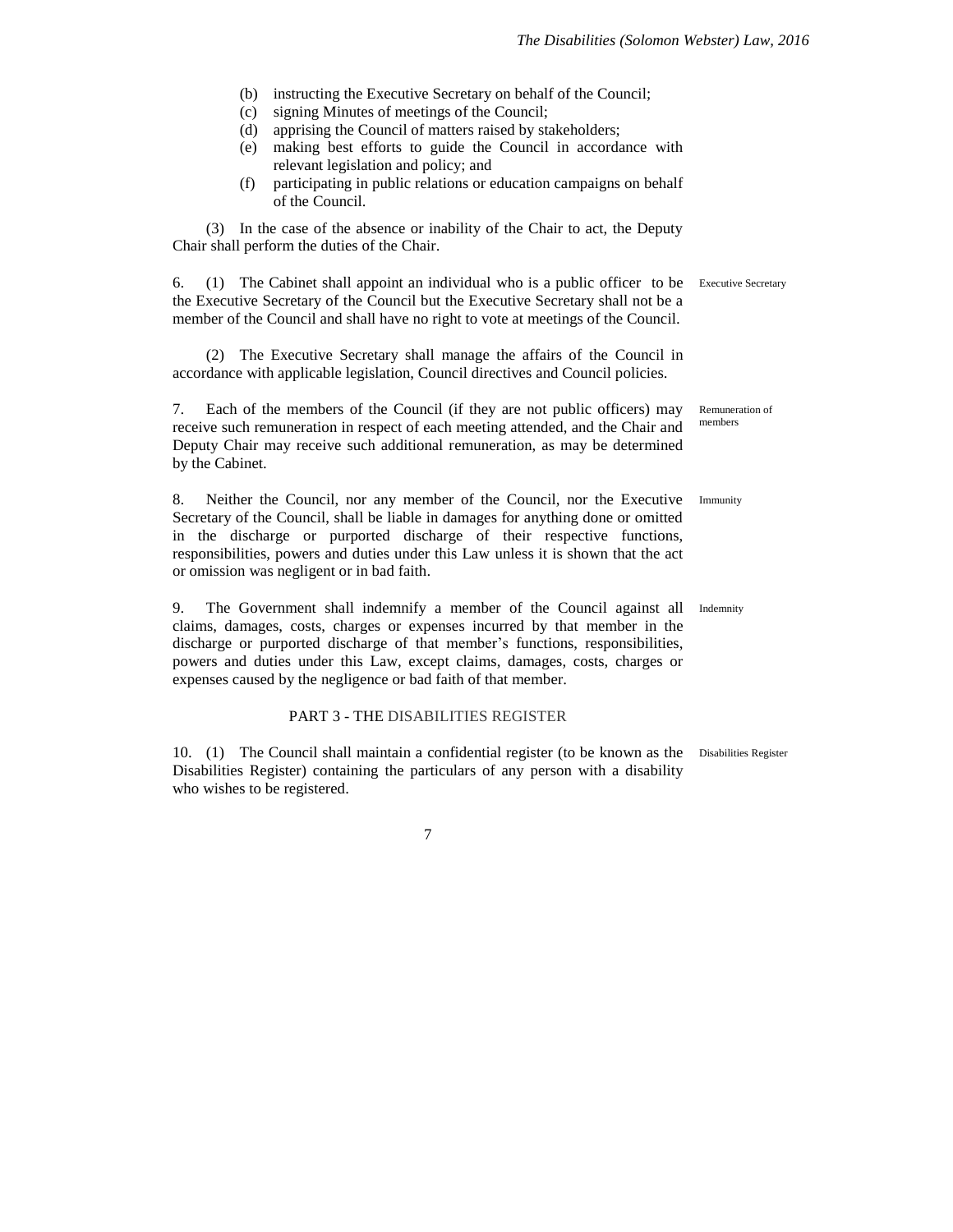(2) The Register shall be kept in such form, and all entries, alterations and removals of entries shall be made in such manner, as may be prescribed.

(3) A person whose name is in the Register shall be issued, in the prescribed manner, with a certificate of registration.

Registration or deregistration of a person with a disability

Access to privileges, interests, benefits and treatment

11. Where -

- (a) a person with a disability desires that person's name; or
- (b) a caregiver of a person with a disability desires the name of the person with a disability,

to be entered in the Register or to be removed from the Register, that person or the caregiver shall make an application to the Council in the prescribed manner.

#### PART 4 - ACCESS TO RIGHTS

12. (1) A person with a disability is entitled to the enjoyment of rights, privileges, interests, benefits and treatment (whether directly, or through contractual, licensing, or other arrangements).

(2) The rights of persons with disabilities shall be protected by the elimination of discrimination and by the progressive realization of their economic, social and cultural rights.

13. No person shall be deprived of personal liberty or security of the person only on the ground of disability. Personal liberty

14. (1) A person with a disability has a right to private life and family life on an equal basis with persons who do not have disabilities. Right to privacy

> (2) A person with a disability shall not be a subject of any research or medical or scientific experimentation without that person's free and informed consent, obtained through accessible modes, means and formats of communication.

> (3) A person with a disability shall not be subject to any medical procedure which leads to or could lead to infertility without that person's free and informed consent, obtained through accessible modes, means and formats of communication.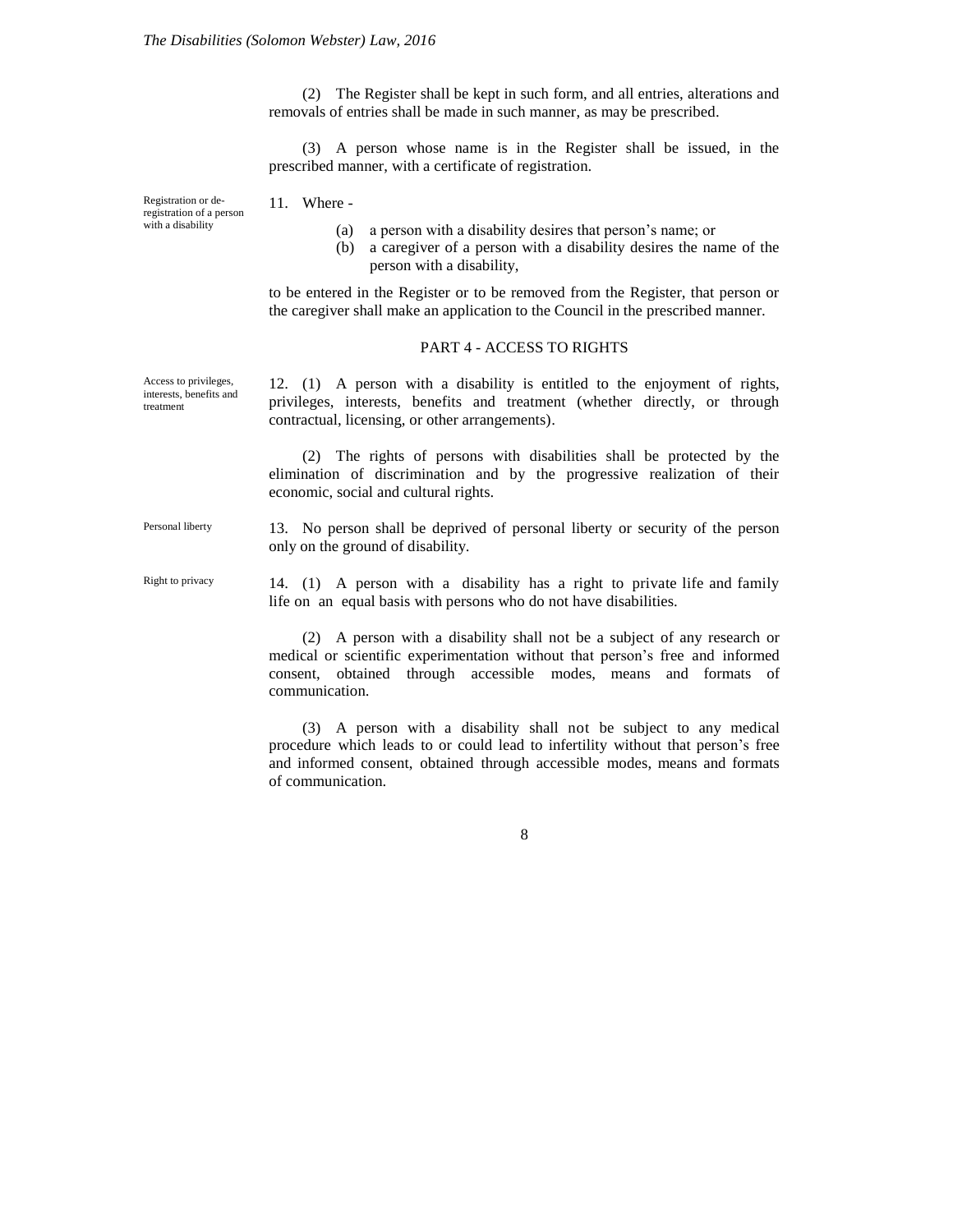15. Persons with disabilities shall, in their individual or representative Access to justice capacity, as the case may be, have the right to -

- (a) move or appear before any court, tribunal, authority, commission, or any other body having judicial, quasijudicial or investigative powers, on an equal basis with persons who do not have disabilities; and
- (b) receive reasonable accommodations and other support in order to facilitate their effective role as direct and indirect participants, including as witnesses, in all legal proceedings, including at investigative and other preliminary stages.

16. A person with a disability shall not, by reason of the disability, be denied the opportunity to participate in programmes, work or activities that relate to political office, including - Political office

- (a) the opportunity to vote using procedures, facilities, material and support that are appropriate, accessible and easy to understand and use; and
- (b) the opportunity to be elected to public office and perform public functions at all levels of government.

17. A person with a disability shall not, by reason of the disability, be denied the opportunity to effectively and fully participate in the conduct of public affairs, including forming and joining any organizations at local, regional, and international levels.

#### PART 5 - MISCELLANEOUS PROVISIONS

- 18. (1) A person who
	- (a) assaults or obstructs an authorized person acting in the performance of the authorized person's lawful functions under this Law; or
	- (b) knowingly gives false or misleading information to the Council or to an authorized person acting in the performance of the authorized person's functions pursuant to this Law,

commits an offence and is liable on summary conviction to a fine of five thousand dollars.

(2) In this section -

9

Obstruction of authorized persons

Public life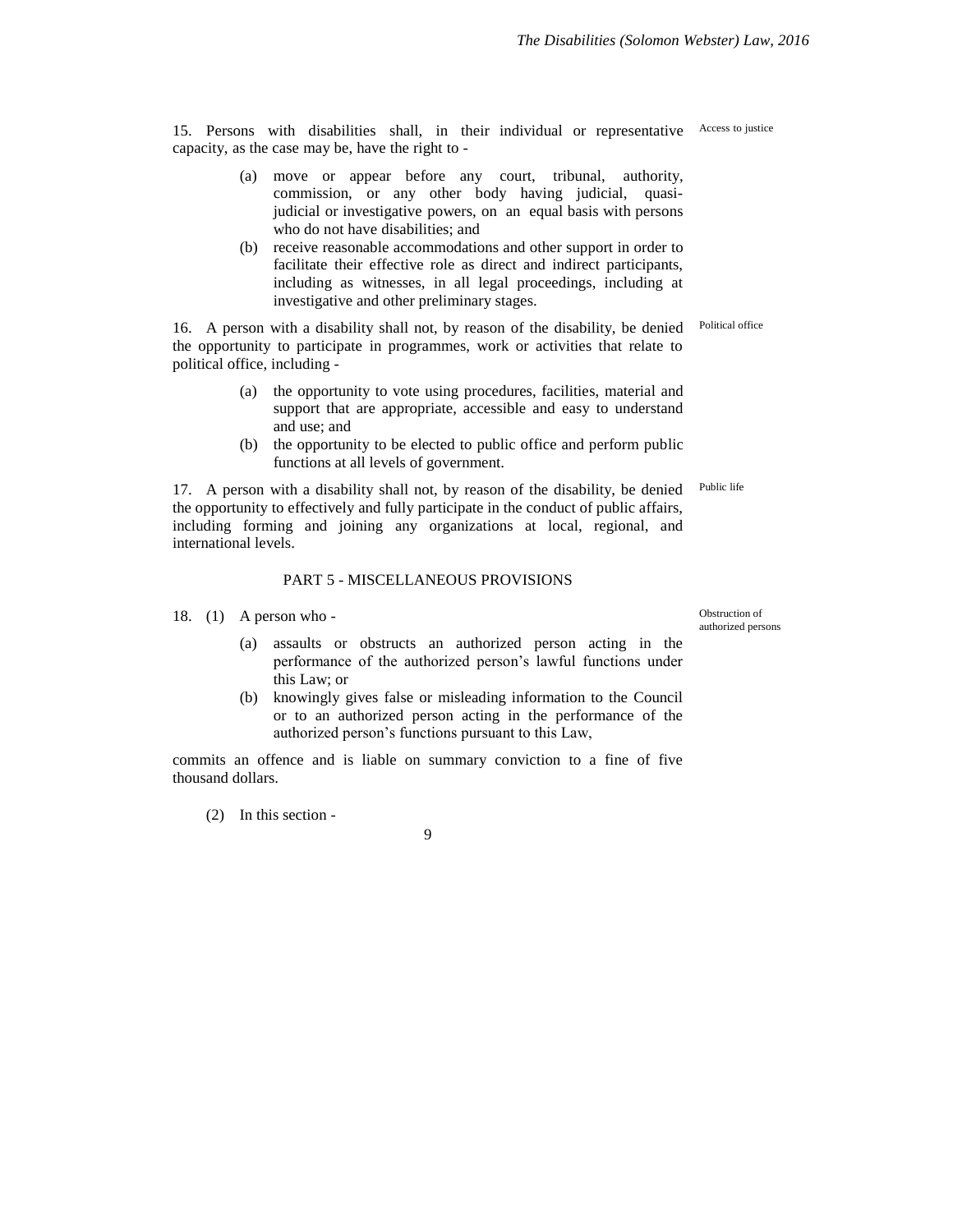"authorized person", in relation to any act, means a person duly authorized by the Council to act in that behalf.

Regulations

19. (1) The Cabinet may make regulations for the better carrying out of this Law and for giving effect thereto and in particular -

- (a) for prescribing the form of any document authorized or required by this Law to be served, made, issued or done;
- (b) for any purpose for which regulations are authorised or required to be made under this Law and for prescribing anything that by this Law is required or authorised to be prescribed by regulations;
- (c) for empowering such persons as may be specified in the regulations to administer or execute the regulations and to make orders, impose requirements or give directions for the purposes of the regulations;
- (d) for empowering such persons as may be specified in the regulations to take measures, including the entry and inspection of any land or building, to secure compliance with the regulations or any order, requirement or direction made, imposed or given thereunder; and for enabling such persons to recover expenses incurred by them in the exercise of any such power; and
- (e) for the review of decisions given under the Regulations.

(2) Any regulation made under this Law may provide for the imposition of a fine of five thousand dollars and imprisonment for six months or both, for any contravention of, or failure to comply with, such regulation.

Law binding on Crown

20. This Law binds the Crown.

### SCHEDULE

(Section 3)

#### THE NATIONAL COUNCIL FOR PERSONS WITH DISABILITIES

Composition of Council

1. The Council shall consist of the following members, each of whom shall be appointed by the Cabinet -

- (a) not less than three members who are persons with disabilities, whether or not they are affiliated with an advocacy or service organization that works for the rights of persons with disabilities;
- (b) not less than three members who are from the private sector or who are affiliated with a non-Governmental advocacy or service organization that works for the rights of persons with disabilities;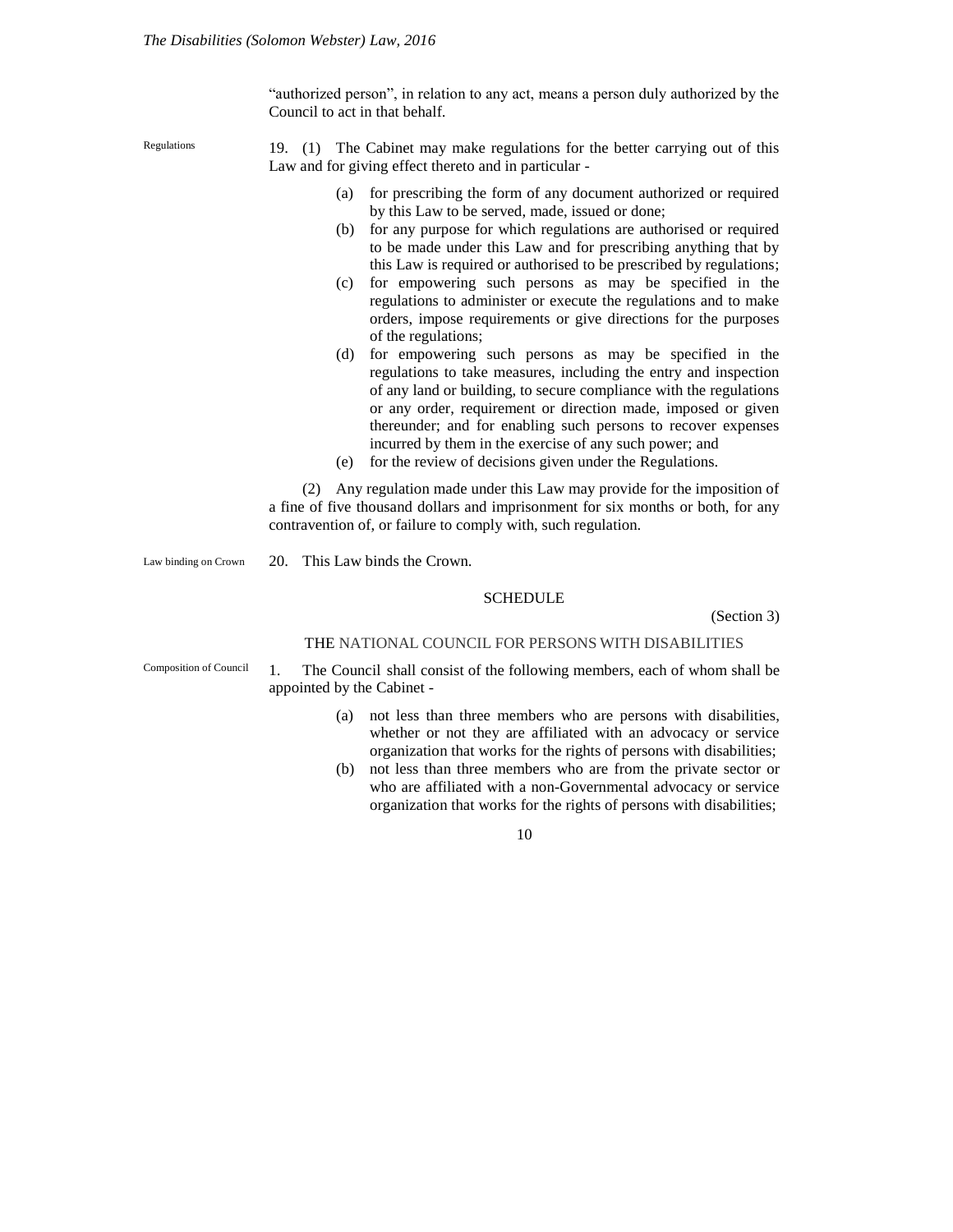- (c) not less than three members who are public officers having substantial knowledge of, and experience in, one or more of the following areas -
	- (i) health;
	- (ii) education;
	- (ii) lifelong learning;
	- (iv) employment; and
	- (v) research and analysis; and
- (d) one member who is an attorney-at-law practising in the Islands.

2. (1) The members of the Council shall hold and vacate office in accordance with the provisions of this Schedule and the terms of their appointment.

(2) Each member of the Council shall be appointed for a term of not less than three years but not more than six years and shall be eligible for reappointment; and the Cabinet shall cause notice of such appointment or reappointment to be published in the Gazette.

3. A member of the Council may resign office by instrument in writing addressed to the Premier, and the resignation shall take effect as from the date of the receipt of the instrument by the Cabinet Secretary.

- 4. (1) The Cabinet may
	- (a) in its discretion, revoke the membership of a member of the Council; or
	- (b) terminate a person's appointment as a member of the Council, if the member -
		- (i) has been adjudged bankrupt;
		- (ii) has been absent from three consecutive meetings of the Council without the consent of the Chair of the Council; or
		- (iii) is otherwise unable or unfit to discharge the functions of a member of the Council.

(2) Where any member of the Council ceases to be a member before the normal expiration of the member's office, the Cabinet in accordance with this Law, may appoint another person to hold that office until the time that the member's office would have expired.

5. (1) The Council shall meet a minimum of six times per year, but may meet as often as necessary and practical and the Council may decide its own procedures, except so far as its procedures are prescribed by this Law.

Revocation of appointments

Resignation

Tenure of office

Procedure and meetings